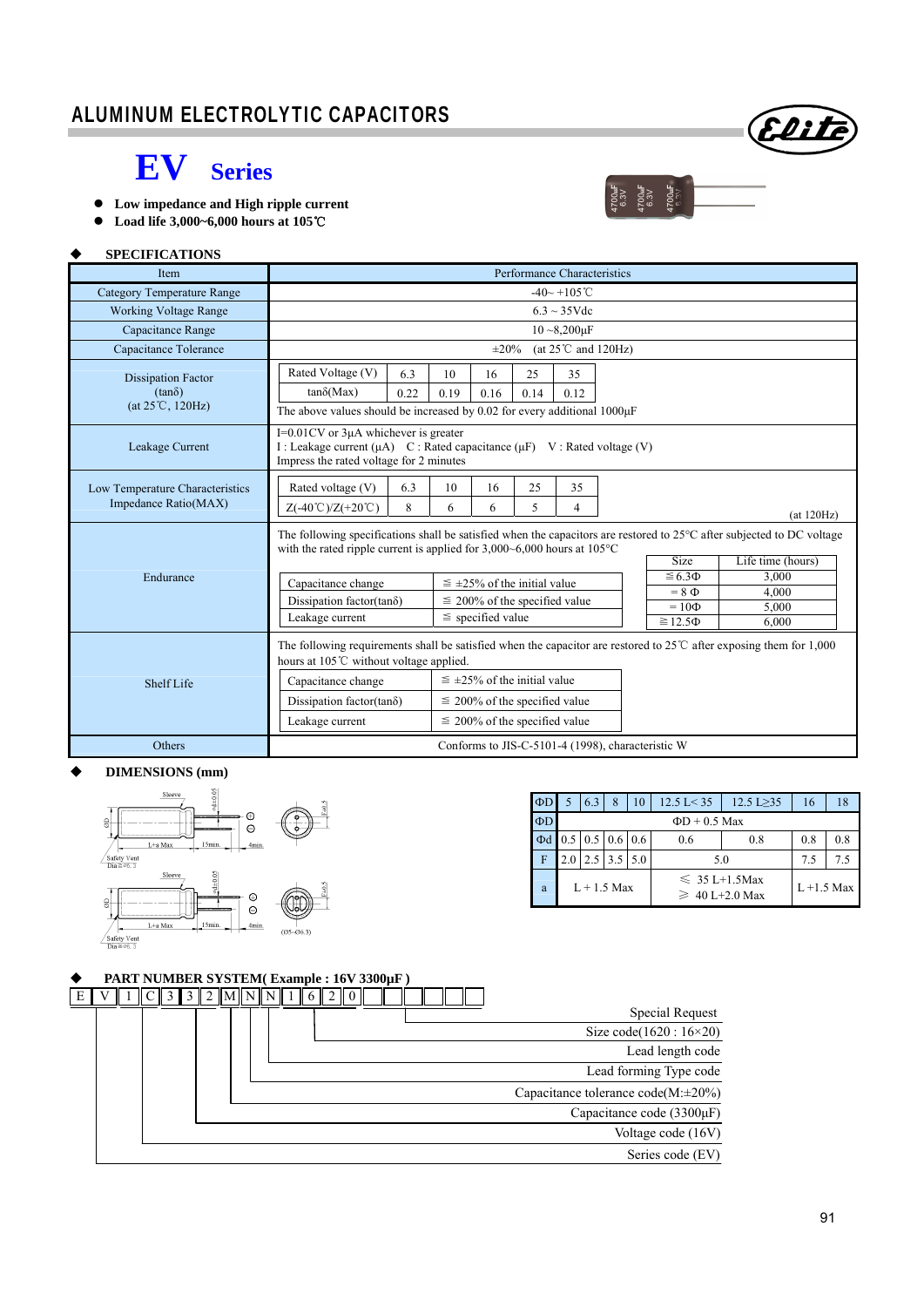# **EV Series**

## **Case size & Permissible rated ripple current**

|                                |                                             |                                                      | 6.3V            |                                                          |                                           |                |                                                       | 16V                                                      |                                             |                                                      |                 |                                                          |
|--------------------------------|---------------------------------------------|------------------------------------------------------|-----------------|----------------------------------------------------------|-------------------------------------------|----------------|-------------------------------------------------------|----------------------------------------------------------|---------------------------------------------|------------------------------------------------------|-----------------|----------------------------------------------------------|
| Nominal<br>Capacitance<br>(uF) | Case<br>Size<br>$\Phi$ D $\times$ L<br>(mm) | Impedance<br>$(\Omega$ max/100kHz)<br>$20^{\circ}$ C | $-10^{\circ}$ C | Max. Rated<br>ripple current<br>@105℃ 100kHz<br>(mA rms) | Case<br>Size<br>$\Phi D \times L$<br>(mm) | $20^{\circ}$ C | Impedance<br>$(\Omega$ max/100kHz)<br>$-10^{\circ}$ C | Max. Rated<br>ripple current<br>@105℃ 100kHz<br>(mA rms) | Case<br>Size<br>$\Phi$ D $\times$ L<br>(mm) | Impedance<br>$(\Omega$ max/100kHz)<br>$20^{\circ}$ C | $-10^{\circ}$ C | Max. Rated<br>ripple current<br>@105℃ 100kHz<br>(mA rms) |
| 100                            |                                             |                                                      |                 |                                                          |                                           |                |                                                       |                                                          | $5 \times 11$                               | 0.230                                                | 0.760           | 360                                                      |
| 150                            |                                             |                                                      |                 |                                                          | $5 \times 11$                             | 0.230          | 0.760                                                 | 360                                                      | $6.3\times11$                               | 0.100                                                | 0.330           | 450                                                      |
| 220                            | $5 \times 11$                               | 0.230                                                | 0.760           | 360                                                      | $6.3\times11$                             | 0.100          | 0.330                                                 | 450                                                      | $6.3\times11$                               | 0.100                                                | 0.330           | 550                                                      |
| 330                            | $6.3 \times 11$                             | 0.100                                                | 0.330           | 460                                                      | $6.3 \times 11$                           | 0.100          | 0.330                                                 | 550                                                      | $8\times11.5$                               | 0.059                                                | 0.181           | 830                                                      |
| 470                            | $6.3\times11$                               | 0.100                                                | 0.330           | 550                                                      | $8\times11.5$                             | 0.059          | 0.181                                                 | 820                                                      | $8\times11.5$                               | 0.059                                                | 0.181           | 990                                                      |
| 680                            | $8\times11.5$                               | 0.059                                                | 0.181           | 860                                                      | $8\times11.5$                             | 0.059          | 0.181                                                 | 990                                                      | $8\times15$                                 | 0.046                                                | 0.143           | 1330                                                     |
|                                |                                             |                                                      |                 |                                                          |                                           |                |                                                       |                                                          | $10 \times 12.5$                            | 0.043                                                | 0.133           | 1360                                                     |
| 820                            | $8\times11.5$                               | 0.059                                                | 0.181           | 990                                                      | $10 \times 12.5$                          | 0.043          | 0.133                                                 | 1250                                                     | $10\times16$                                | 0.030                                                | 0.095           | 1650                                                     |
| 1000                           | $10 \times 12.5$                            | 0.043                                                | 0.133           | 1250                                                     | $10\times 16$                             | 0.039          | 0.128                                                 | 1450                                                     | $8\times20$                                 | 0.031                                                | 0.105           | 1550                                                     |
|                                |                                             |                                                      |                 |                                                          |                                           |                |                                                       |                                                          | $10\times16$                                | 0.030                                                | 0.095           | 1815                                                     |
| 1200                           | $10 \times 12.5$                            | 0.043                                                | 0.133           | 1360                                                     | $10\times 16$                             | 0.030          | 0.095                                                 | 1650                                                     |                                             | 0.019                                                | 0.057           | 1930                                                     |
|                                | $8\times15$                                 | 0.046                                                | 0.143           | 1330                                                     |                                           |                |                                                       |                                                          |                                             |                                                      |                 |                                                          |
| 1500                           | $8\times20$                                 | 0.031                                                | 0.105           | 1550                                                     | $10\times16$                              | 0.030          | 0.095                                                 | 1815                                                     | $10\times20$<br>$10\times20$                | 0.019                                                | 0.057           | 2160                                                     |
|                                |                                             |                                                      |                 |                                                          | $8\times20$                               | 0.031          | 0.105                                                 | 1550                                                     |                                             |                                                      |                 |                                                          |
| 1800                           | $10\times16$                                | 0.030                                                | 0.095           | 1815                                                     | $10\times20$                              | 0.019          | 0.057                                                 | 2160                                                     | $10\times25$                                | 0.017                                                | 0.051           | 2475                                                     |
| 2200                           | $10\times20$                                | 0.019                                                | 0.057           | 2160                                                     | $10\times25$                              | 0.017          | 0.051                                                 | 2475                                                     | $12.5 \times 20$                            | 0.016                                                | 0.041           | 2725                                                     |
| 2700                           | $10\times25$                                | 0.017                                                | 0.051           | 2475                                                     | 12.5×20                                   | 0.016          | 0.041                                                 | 2600                                                     | $12.5\times35$                              | 0.014                                                | 0.036           | 3190                                                     |
| 3300                           | $12.5 \times 20$                            |                                                      | 0.041<br>0.016  | 2500                                                     | $12.5 \times 20$                          | 0.016          | 0.041                                                 | 2725                                                     | $12.5 \times 30$                            | 0.012                                                | 0.031           | 3795                                                     |
|                                |                                             |                                                      |                 |                                                          |                                           |                |                                                       |                                                          | $16\times20$                                | 0.014                                                | 0.036           | 3575                                                     |
| 3900                           | $12.5 \times 20$                            | 0.016                                                | 0.041           | 2725                                                     | $12.5 \times 25$                          | 0.014          | 0.036                                                 | 3190                                                     | $12.5 \times 35$                            | 0.011                                                | 0.029           | 3925                                                     |
| 4700                           | $12.5 \times 25$                            | 0.014                                                | 0.036           | 3190                                                     | $12.5 \times 30$                          | 0.012          | 0.031                                                 | 3795                                                     | $16\times25$                                | 0.012                                                | 0.033           | 3990                                                     |
|                                |                                             |                                                      |                 |                                                          | $16\times20$                              | 0.014          | 0.036                                                 | 3575                                                     |                                             |                                                      |                 |                                                          |
| 5600                           | $12.5 \times 35$                            | 0.012                                                | 0.031           | 3795                                                     | $12.5 \times 35$                          | 0.011          | 0.029                                                 | 3925                                                     |                                             |                                                      |                 |                                                          |
| 6800                           | $12.5\times36$                              | 0.011                                                | 0.029           | 3925                                                     | $16\times25$                              | 0.012          | 0.033                                                 | 3990                                                     |                                             |                                                      |                 |                                                          |
|                                | $16\times20$                                | 0.014                                                | 0.036           | 3575                                                     |                                           |                |                                                       |                                                          |                                             |                                                      |                 |                                                          |
| 8200                           | $16\times25$                                | 0.012                                                | 0.033           | 3990                                                     |                                           |                |                                                       |                                                          |                                             |                                                      |                 |                                                          |

Elite